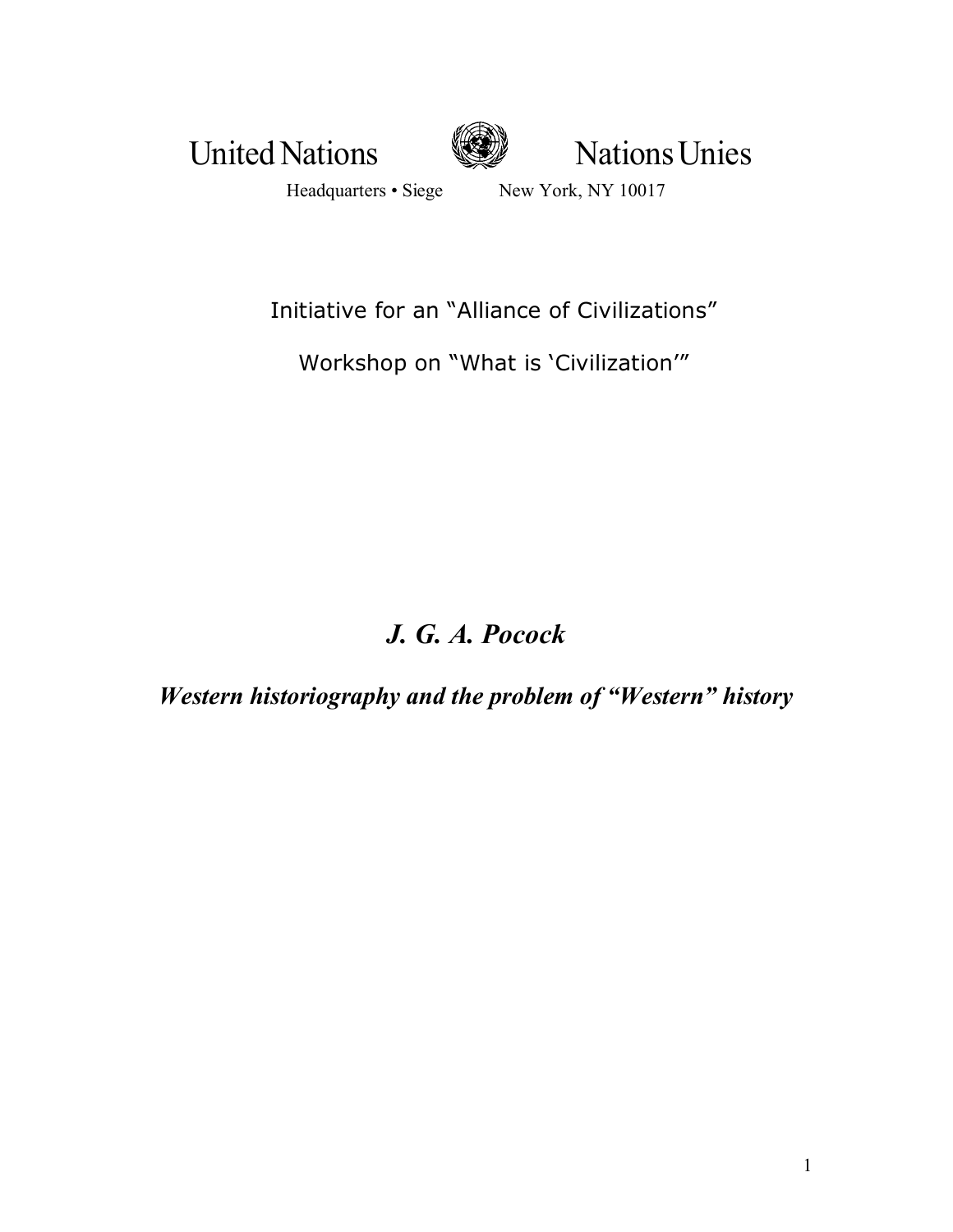In 1781 the historian Edward Gibbon faced some difficult choices. At the end of the third volume of his History of the Decline and Fall of the Roman Empire, he had reached a moment in historical narrative beyond which his readers might not want him to proceed, and he was not sure whether or how to proceed. That moment, conventionally located in the year 476 CE, marked the end of the succession of Roman emperors in the western provinces of what had been their empire, and the substitution of a series of barbarian kingdoms in Italy, Spain, Gaul, and dimly perceived Britain. Gibbon paused at this moment to reflect on the causes of the Roman decline and fall as a whole; but he knew very well that the narrative of Roman empire was far from over. The empire based in Constantinople was in control of the provinces entrusted to it, and would not disappear from history for another 977 years. Gibbon's problem, for which he did not publish his solution until 1788, was whether he should continue his narrative through the history of the Eastern Empire.

In the end he did. But the points to which we should pay attention are (1) that he did not really know how to do it, (2) that this was because his readers and his fellow historians did not particularly want him to do it, and (3) that we ourselves, 225 years later, are not very far from sharing his and their outlook. Gibbon was English, educated partly in francophone Switzerland; his fellow historians were French, Scottish, and Italian (there is little German presence in his cultural universe). The history in which they and their readers lived, or saw themselves living, had been shaped entirely in those western provinces in which Roman empire had failed in 476. The reasons why he was writing the history of Roman decline were themselves shaped by the history of these provinces – now kingdoms – since that date. The reflective intelligence of that culture needed to know why the great pre-Christian civilization of Rome and Greece had come to an end, how it had been replaced by a Christian culture in which the authority of churches was at least as great as that of states and civil societies, and what the answers to these questions might have to say to a civilization - calling itself "Europe"- in which the latter mode of authority was still emancipating itself from the control of the first. Gibbon had therefore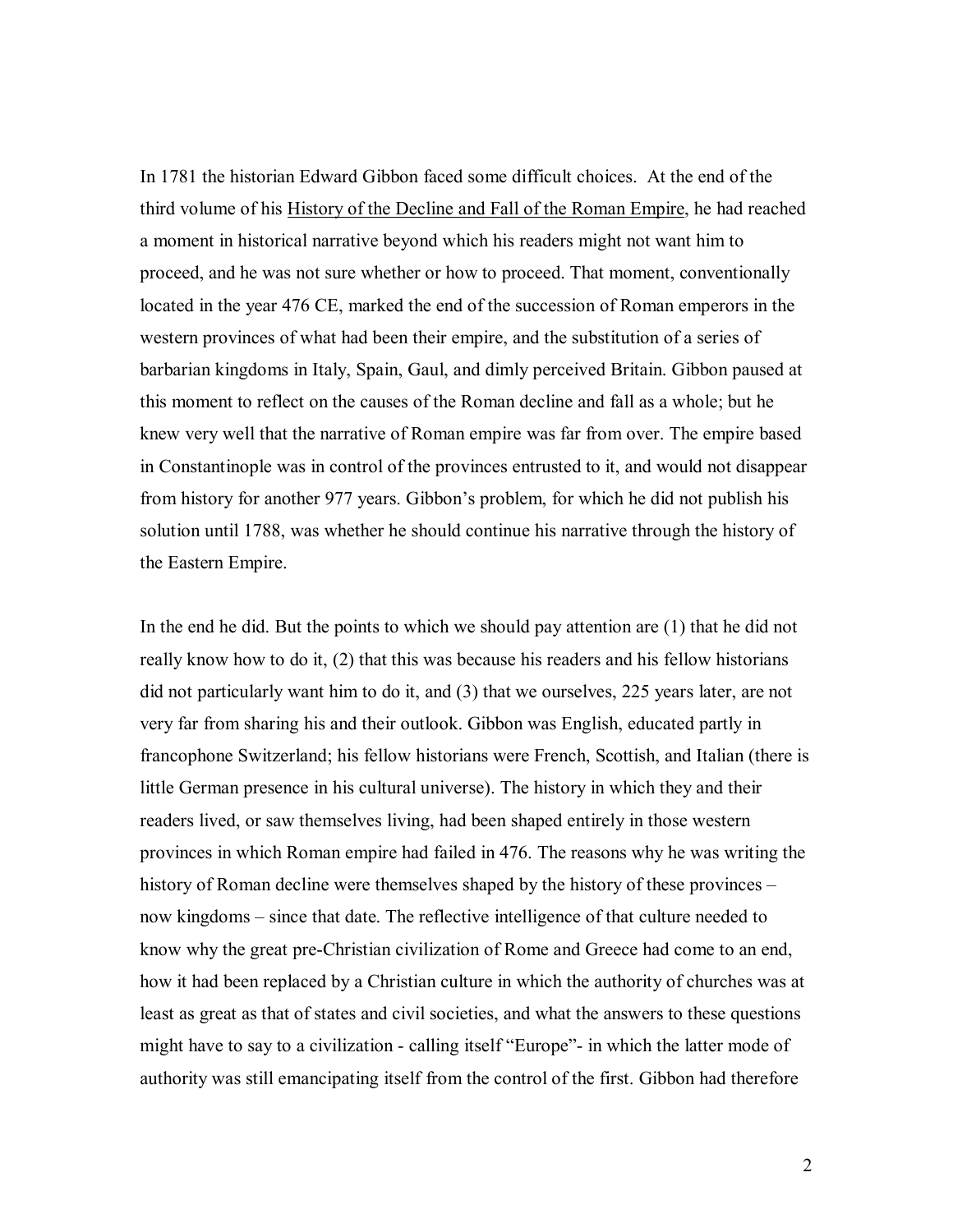written one volume on the decay of the ancient world, and two on the birth of the Christian. To pursue this third question he must pursue the history of the Latin middle ages: the history of those provinces designated as beginning with "the end of the empire in the west".

But he chose neither to do so, nor to break off his history in 476. The latter choice may be explained simply as the result of his knowing that emperors calling themselves Roman continued to reign in Constantinople; to understand the former we must recognize that this was a history that had been written already, by Voltaire, Giannone, Robertson and Hume. But it is a third problem to explain why he chose to pursue East Roman or Byzantine history, for the reason that none of the questions I have isolated as explaining the West European need to write history could be answered by writing history of the Eastern empire. They were western questions, arising within the structures and tensions that had emerged in western history: problems of ancient and modern, papacy and empire, Catholic and Protestant, Christian and Enlightened, virtue and commerce. These were not problems in the history of Orthodox Eastern Europe, and consequently they could not be narrated as the problems that rendered its history capable of being narrated. Gibbon lacked a grand problematic, and therefore a grand narrative, for the concluding volumes of his history. He once remarked, in words he certainly knew to be paradoxical, that the Eastern empire existed in "a condition of premature and perpetual decay", lasting a thousand years; at another time he wrote that, since it had provided no history of its own, the only cause was to write the history of the far more vital peoples who had from time to time broken in on it: Arabs and Latins, Bulgars and Russians, Mongols and Turks. In what sense these peoples - Latins excepted - had had histories remained to be seen.

Gibbon was by no means unable to construct historical narratives of the actions of peoples other than those of Western Europe; if his thinking was Eurocentric, it was so at a deep level. He could recount the actions of Persians in antiquity, Arabs in modernity, and nomad peoples originating as far away as China, in both periods. The first of the three volumes (his fourth) he published in 1788 recounts Justinian's attempt to recover the western provinces for the empire. The fifth opens with a direct confrontation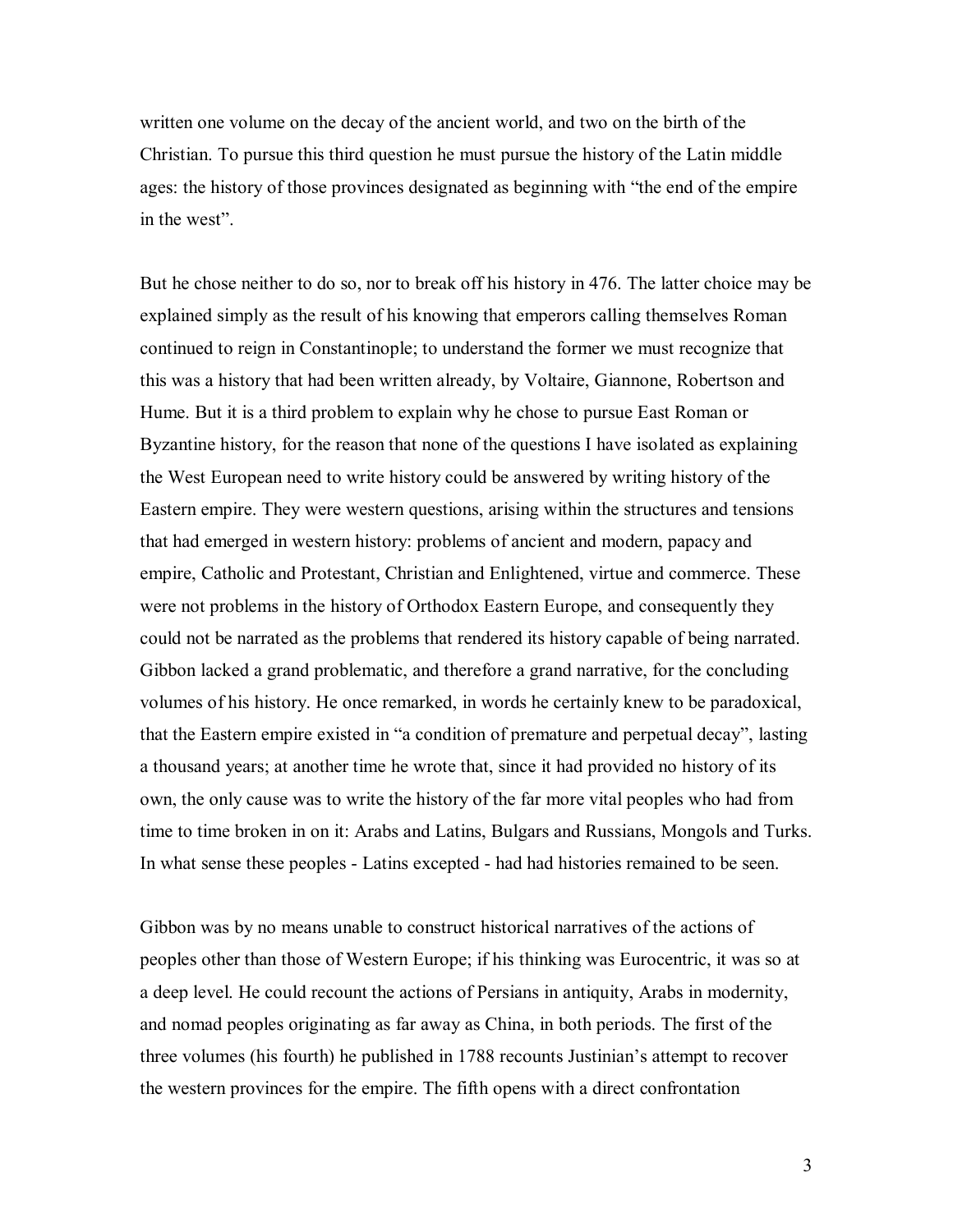(recalling Henri Pirenne's) between Charlemagne and Mohamed. The alliance between the Roman Papacy and the Frankish Kingdom marks, he argues, the true beginning of modern history, meaning the history of Western Europe; but he instantly follows it with an account of the Muslim Arab conquests which destroy the Greco-Roman East, split the Mediterranean by the conquest of Africa, and drive Christianity back into Europe. In the sixth volume we return to the Eurasian steppe the Huns came from, and hear how first the Mongols, and afterwards the Turks, originally a shepherd people, became capable of building an empire and capturing Constantinople in 1453. Gibbon has reached the end of the Decline and Fall, but, instead of looking ahead into history after that moment, he returns as he always said he would to the starting point of his history, and writes three chapters, the last in his book, on the city of Rome during the Latin middle ages. He ends where he began, in a Europe shaped during and after the history of which he wrote.

The history in which he lived was that of the Western provinces of the Roman Empire and the kingdoms and commonwealths they had become. These provinces lay west and north of the Alps, and Italy north of and including Rome was part of the "Europe" they defined. As Gibbons third volume recounts Lombard, Gothic, Frankish and Anglo-Saxon occupation of them in the fifth century, he often mentions the "Europe" which Spain, France, the Netherlands and Britain will constitute. This is the history he does not write, but lives in and takes for granted; and I am suggesting that this is largely true of ourselves. In these provinces there occurred a complex interaction between Roman and various "barbaric" cultures - the situation being complicated by the Arab presence in much of Spain and the British interaction with the maritime Gaelic culture beyond the Roman frontier. But it seemed to Gibbon, and may reasonably seem to us, that the crucial presence in this history was that of the Christian church in the west, which used Latin and was increasingly obedient to the bishops of Rome. The Popes had encouraged the formation of western claimants to Roman Empire but had then found them threatening and competed with them. The beneficiaries of these medieval conflicts had been first, the trading cities of Italy, and then the territorial monarchies of the Atlantic coastlands. Papacy and empire had joined to subjugate Italy in the early  $16<sup>th</sup>$  century, but this alliance had confronted the great schism of the Protestant Reformation. The history of Latin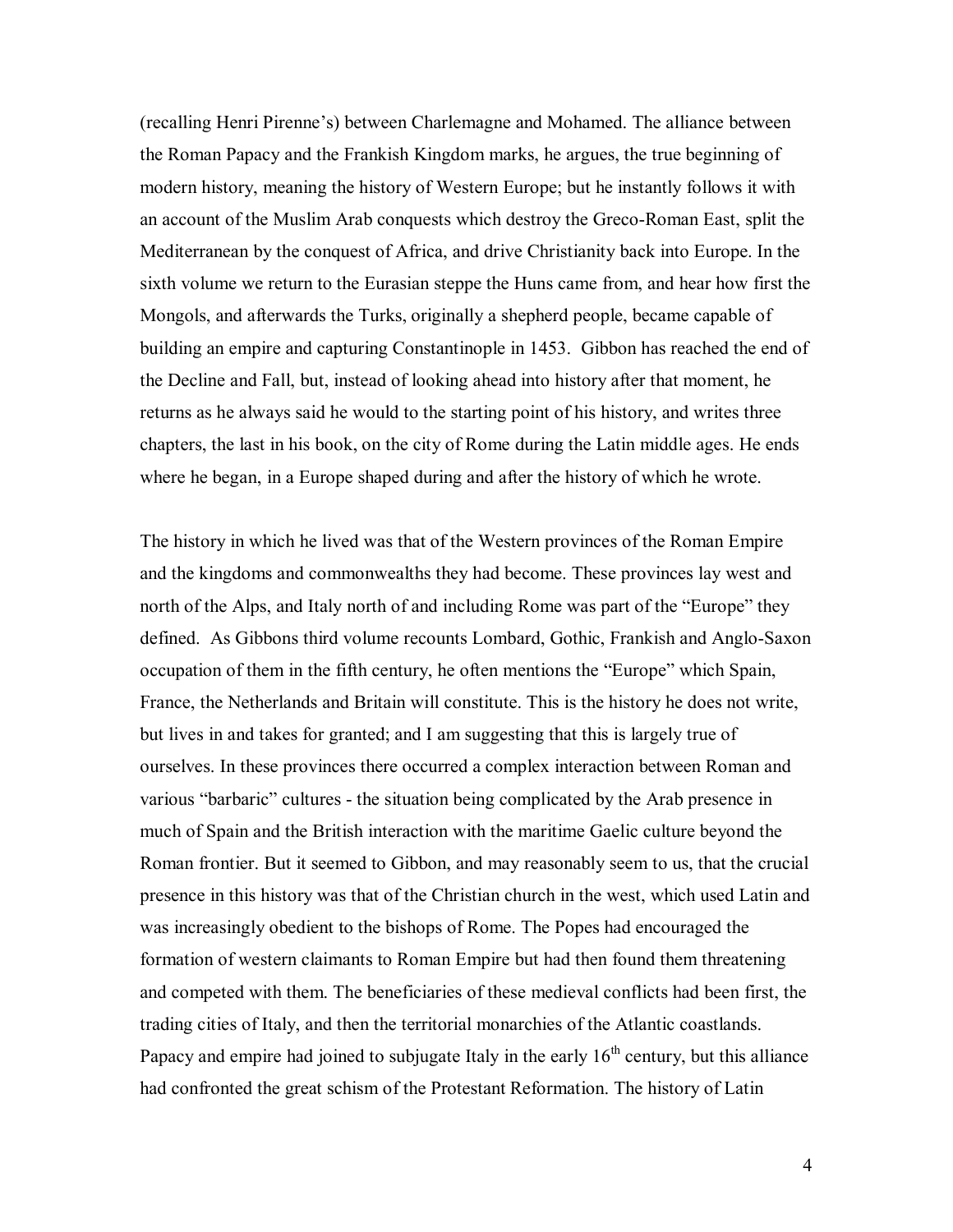Christianity had continued through the Wars of Religion, and was continuing as Gibbon wrote in the processes we know as Enlightenment, involving an assertion of the autonomy of secular society and, centrally important to the argument I am putting forward, a capacity to write history as the narrative of a secular process and even to include the phenomena of religion in this secular history. In consequence, history itself became very largely the record of the achievement of secularity, a process narrated in the contests formed by the history of this western and Latin Europe. The word "Europe" was used to denote the states and cultures of the western kingdoms and commonwealths and the culture they shared among themselves.

This was a transalpine more than a Mediterranean Europe, half exiled from the latter region since Islam had half conquered the Mediterranean part. Nonetheless, in the crucial episode known as "the Renaissance", Italian and transalpine literati and artists had reorganized the graphic inheritance of ancient Mediterranean culture and given it the form of a history, with which Latin Europe claimed a unique, if complex, relationship. When we speak of "western civilization," therefore, we mean an ancient Greece and Rome re-imagined and re-created by a modern "Europe" originally transalpine and barbaro-Roman. The culture shaped in the provinces featured at the end of Gibbon's third volume had from an early point been dynamic and expansive. This is one reason why he could not think of east Roman culture as having a history in the way of the Medieval Latin culture. Such a culture had expanded beyond the old Roman frontiers, eastward through the German lands into those settled by western Slavic peoples, northward beyond the Baltic into a Scandinavia that came to be considered European, and westward into the Gaelic speaking regions of the archipelago associated with the continent. Once the word ìEuropeî came to be peculiarly associated with the transalpine formations of Latin Christianity, it became a cultural term as well as a geographic one; its association with the interior spaces of the peninsula between the Mediterranean and the Baltic seas meant that its culture was carried into regions lacking any natural frontiers on their eastward side. Geographically speaking, "Europe" is not a continent, though "Europeans" have mapped the world as consisting of continents, and this indeterminacy complicates discourse on a great many occasions where post Latin culture comes into contact with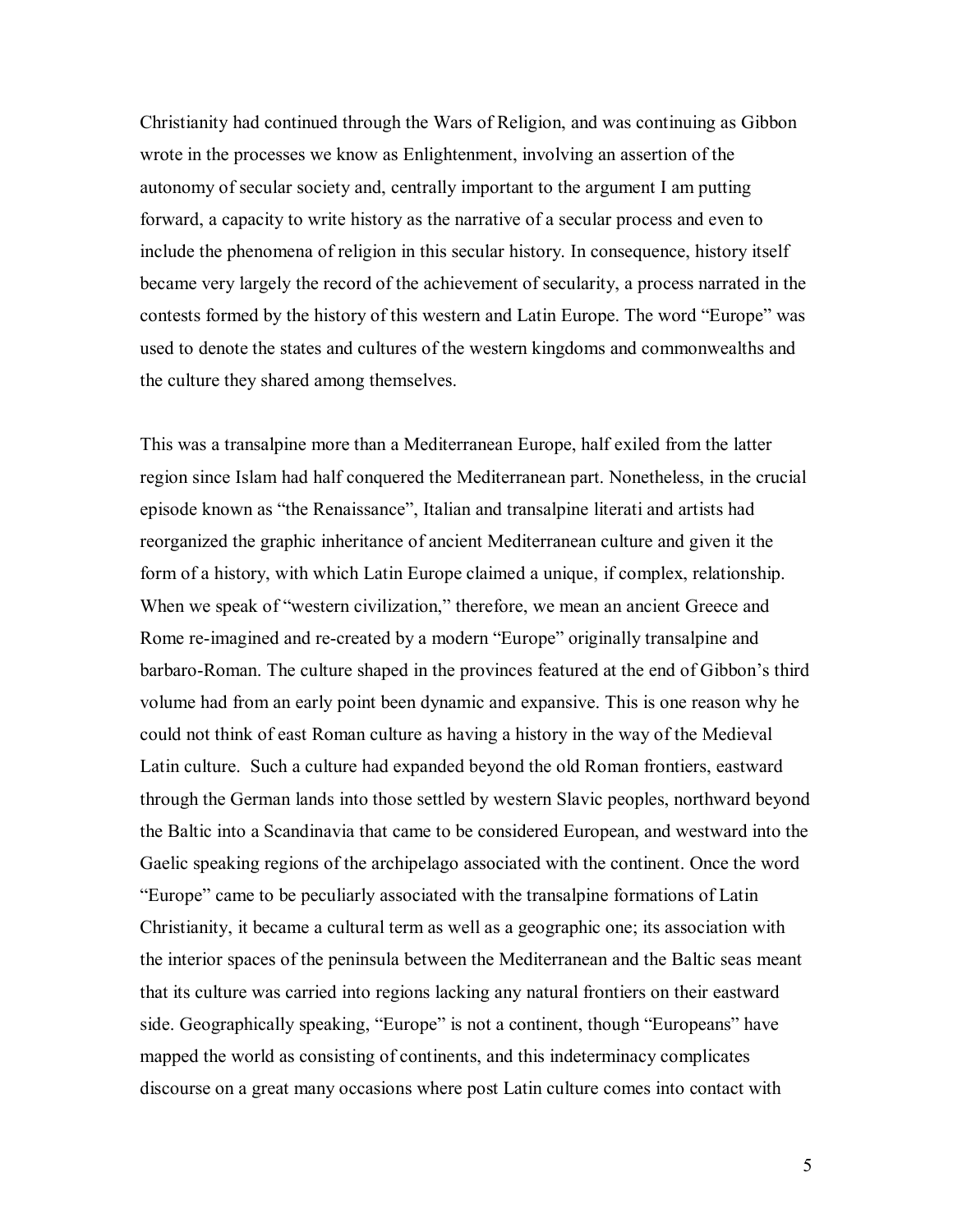post-Byzantine, post-Ottoman and post-Romanov societies and has to consider whether these are "European" or not. Since this debate deals entirely with indeterminacies, it can reach only conventional decisions; we are not well supplied at present with means of reaching these decisions peacefully. The debate, notoriously, becomes painful once the word "Europe" is used in ways that privilege its users and cause others to want to use it to describe themselves.

At this point we turn from a continental expansion to an oceanic one. During the  $15<sup>th</sup>$ century West European seafarers discovered navigational skills that made them capable, first, of circumnavigating Africa --- thus encountering Indo-Arab and Chinese seafarers of whom they already knew something --- and second, of crossing the Atlantic and encountering the two American continents, unknown as far as we can tell to any other literate civilization on the planet. The planetary ocean thus became a medium communicating "European" curiosity and power to all other human societies, as well as initiating the encounter between "civilizations", and the concomitant need of these groups to define both themselves and others, was greatly intensified and accelerated. The two American continents, however, were so rapidly and nearly, genocidally colonized, particularly by users of the Spanish and English languages that no major encounter between self-reflective and self-expressive "civilizations" occurred. "European" culture here encountered no frontiers and no others comparable with itself. There were no treats, no prophets, no philosophers; but the shock of the New World was so enormous that it could not simply be incorporated into "Europe". As the settler peoples became autonomous and powerful, therefore, and shared in encounters between their parent cultures and a succession of enemies, the word "European" merged with the word "Western" and there was a supposed "Western civilization" occupying the Atlantic region, colonizing the two continents and making contact with the Pacific.

Early in the eighteenth century there emerged a discourse which spoke of "Europe" as a consortium of states and cultures  $-$  it was not yet termed "a civilization"  $-$  engaged in eliminating what remained of the Wars of Religion and the threat of Franco-Spanish "universal monarchy". This was largely, though by no means exclusively, an Anglo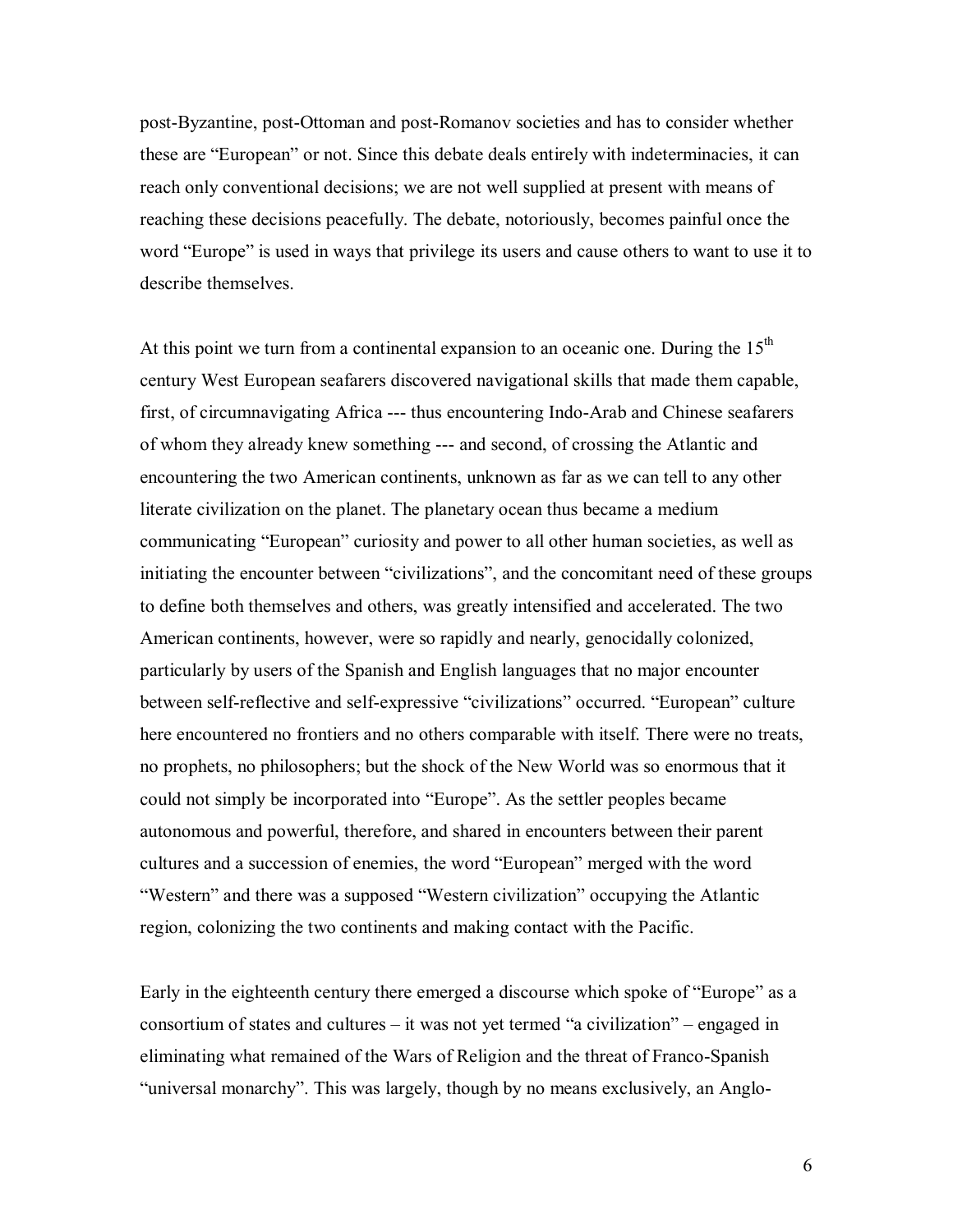French discourse  $-$  it might not be wrong to speak of an Anglo-French "Enlightenment"  $$ and the history it recounted was centered in the Atlantic provinces of "Europe" as we might use that word. The Hapsburg monarchy with which it dealt was perceived as Spanish far more than Austrian and its resources for dealing with the German-speaking lands were limited to the medieval and imperial. That is, it could speak of the medieval emperors and their contests with the Papacy, but once the former ceased to descend upon Rome, the history of this "Europe" followed an Italian path, narrating the post-Guelphic histories of the Venetian, Lombard and Tuscan city states, to their subjugation by the French and Spanish monarchies, and going on from there to the contests of the French and English monarchies and the comparison of their constitutional and cultural structures. These themes could not be pursued without becoming subject to the great division of western Christian culture into Catholic and Protestant, and this extended itself into the history of the Netherlands, Germany and Scandinavia. No eighteenth-century historian doubted this, but few in the Anglo-French cultural universe possessed the means of recounting these histories. The explosion of historical thought and writing in the Enlightened world became divided into Anglo-French and German-speaking cultures, of which the former understood itself but knew little of what was going on in the latter.

Thus while Germans were writing their own history, Anglo-French and Italian historiography operated largely within the ancient Roman frontiers and did not yet take account of the eastward expansion of medieval Latin culture. If the Anglo-French and Italian historians knew little of the formation of the German world, they knew even less of its encounter with the Slavic and other peoples from Lithuania to Croatia, who had become members of Latin, as opposed to Orthodox Christendom; and for a long time-it would be easy to add "and still today"  $-$  they found it difficult to consider this "Europe" as other than marginal to their own. As for the other great expansion of "Western" Europe, the colonization of the two American continents and the oceanic encounter with all other peoples on the planet, enlightened historiography had difficulty in dealing with it in terms other than those, we inaccurately term "colonial." It relegated the pre-Columbian Americans to the universe which it termed "savage" and we term "indigenous", and in which it is still not easy to see peoples as authors of their own history  $-$  at least as the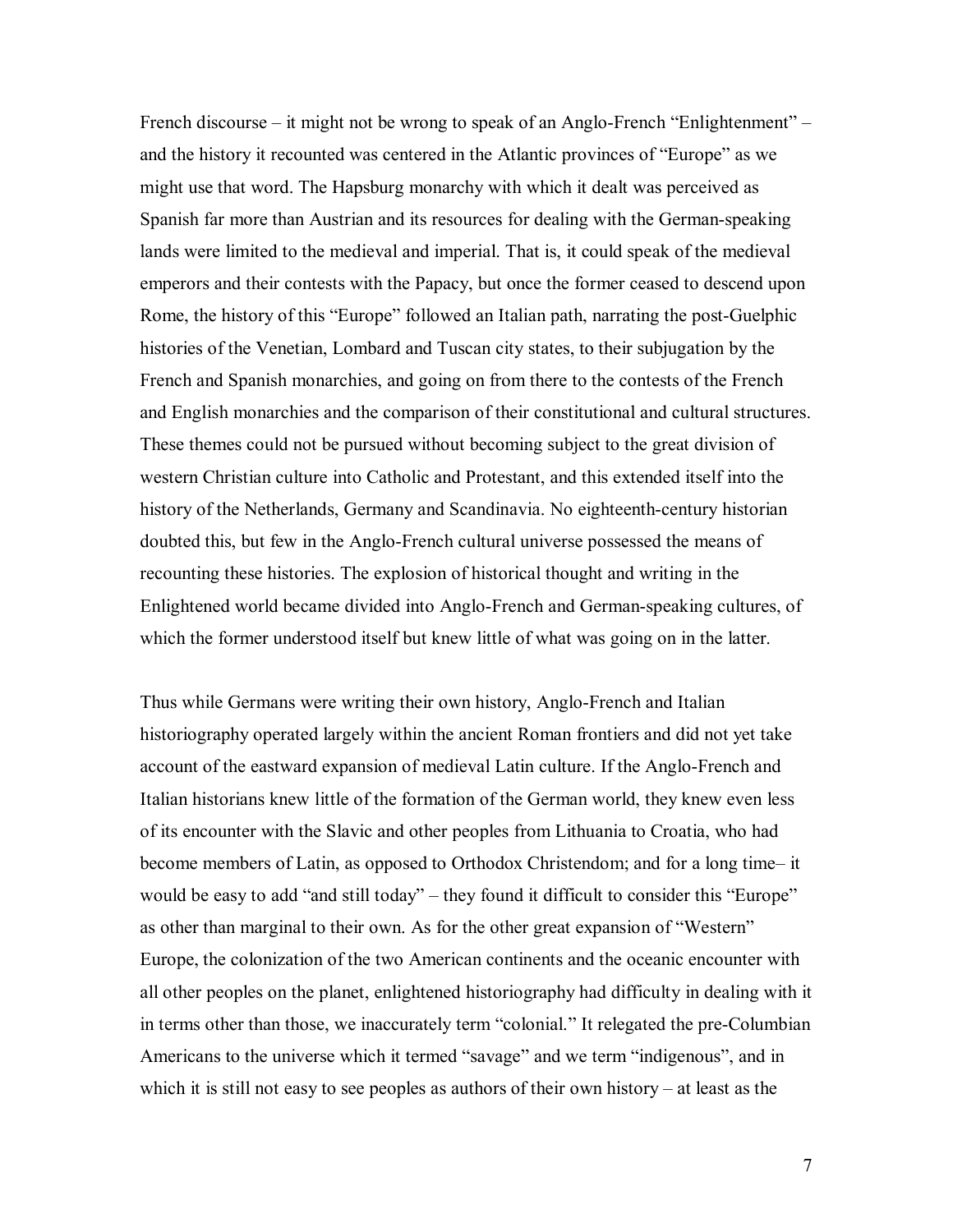word "history" is used in our culture. And as for the European settlers in the two Americas, no philosophic history of them had taken shape by the end of the eighteenth century. It was possible for an English journal (The Annual Register) to deal with the events of the American Revolution in a section headed "History of Europe", but there was difficulty and even disinclination when it came to regarding the history of European settlers as part of "history" as that word was coming to be used. And, by the way, this disinclination persists to the present.

By the time Gibbon faced the choices with which this essay began, a series of Enlightened historians, including himself, had developed a scheme for writing the history of the Euro-Atlantic civilization to which they belonged. It may help if we characterize this scheme as consisting of three phases: an ancient history centered in the Mediterranean and its European, Asian and African associates, whose dominant theme may be summarized as imperium et libertas, the interactions between ancient republics, barbarians and empires, including their own; what we should call a medieval, and they called a modern history, whose theme was imperium et sacerdotium, the interactions between organized religious and secular authority structures; and a history, modern in our sense whose dominant theme, just beginning to be written, was the interactions between imperium et commercium. This scheme in its turn interacted with another, that of the self-formation of distinct states and civil societies around systems of law and structures of government, the latter overwhelmingly monarchical. It was becoming possible to look back in time to former systems of society, culture and economy, and there was declaring itself a recognizable history of the emergence from the religious into the secular.

This was the narrative  $\sim$  or rather complex of narratives  $\sim$  to which Gibbon could find no equivalent or alternative in East Roman history and therefore concluded that this segment of the Roman Empire had no history of its own. Even the history of its decline and fall was not worth telling; there was nothing in it to add to the account of decline he had already given, while as for its fall, there was no equivalent for the complex interactions between Roman church and barbarian monarchy, barbarian liberty and Roman law that had shaped the history of the post-Roman west. The Slavs were not equivalent to the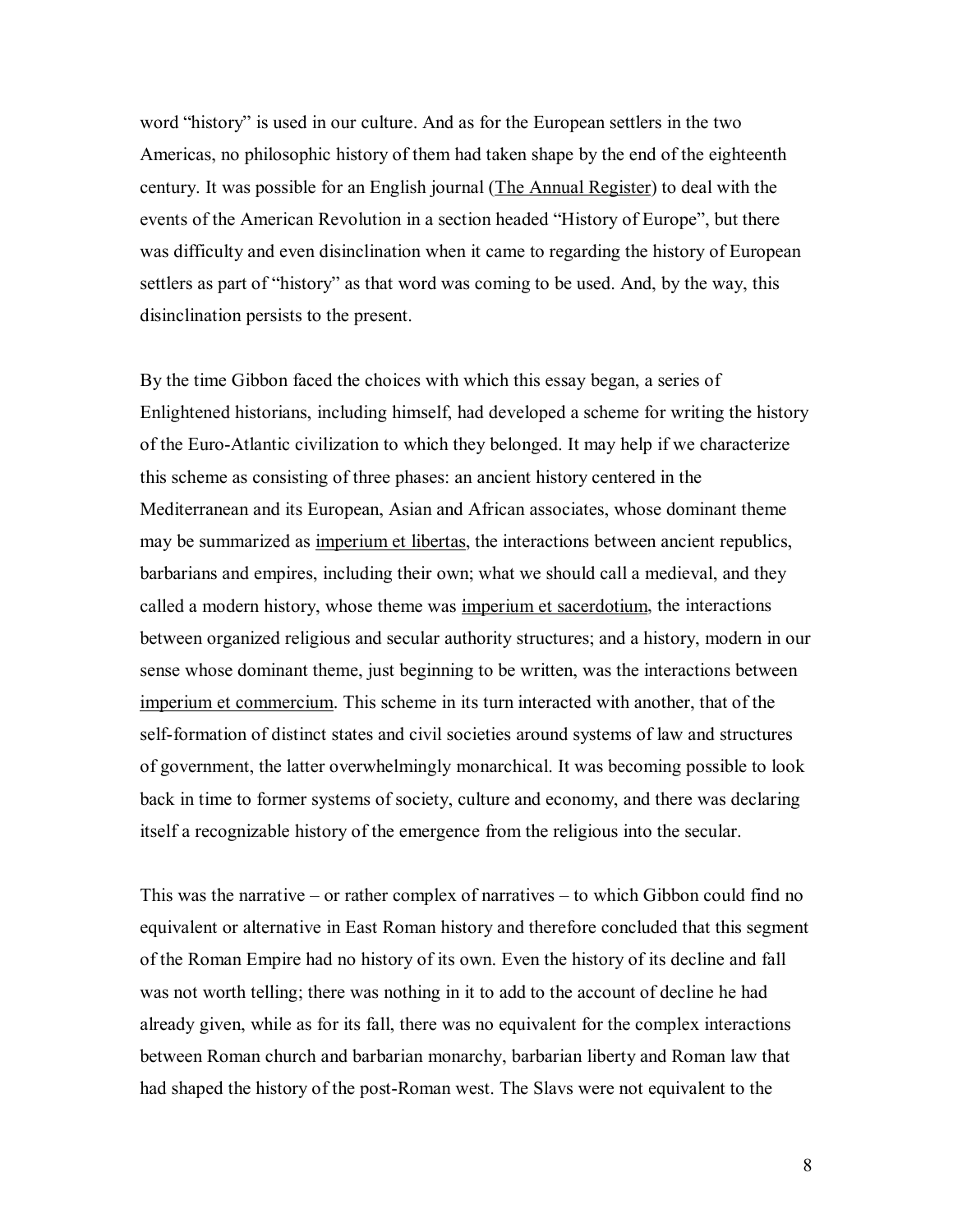Goths and Franks, the Eastern patriarchs had weakened empire without challenging it as the Popes had done. And East Roman history had ended, not in the independence of sovereignty and liberty of property which  $-$  as Gibbon once said  $-$  had made the northern barbarians masters of the world, but is its subjugation to Islam in its Ottoman form. There were histories of empire still to be written. It is possible to imagine Gibbon or another going on from 1453 to narrate the histories of the Ottoman, Habsburg and Romanov empires in interaction, for which some foundations had been laid in the later volumes of the Decline and Fall; but this did not happen in Western European historiography. Gibbon himself turned back to the medieval west; and the only history of world empire after Rome written in pre-Revolutionary Europe is that put together by the collaborators of the Abbe Raynal – a history of oceanic European-American empire, not of continental and Eurasian. It was not easy to look eastward from the Atlantic coastlands.

What historians of the Western culture possessed on the eve of the Revolutionary period – which Gibbon's last volume anticipated by one year – and could not find in, or apply to, any other civilizations they knew, was a narrative of deep-seated contestation between components of their own culture, in particular that between spiritual and secular authority, for which they were seeking to emerge by means that included the construction of a historical narrative in which sacred history – the narrative of God's actions – and ecclesiastical history, narrating the action of God's ministers, should themselves be included and explained. If we think, as we do, of history as the narrative of human actions in a theoretically infinite diversity of temporal and partly man-made contexts and circumstances, we will think of history as the kingdom of the secular, and historiography as the triumph of secularity. What becomes of belief in God's agency under these conditions is a problem which the historian leaves to others. The point of immediate concern is that historians of Gibbon's generation saw "western" history, but could not see any other, as dialectic between spiritual and secular, culminating in the emergence of history itself, defined as the universality of the secular and  $-$  as we say though they did not—the modern. If they could not duplicate "western" history in that of east Roman or any other civilization, it was open to them to say that while other civilizations might possess histories that could be narrated, none had emerged into history in the sense of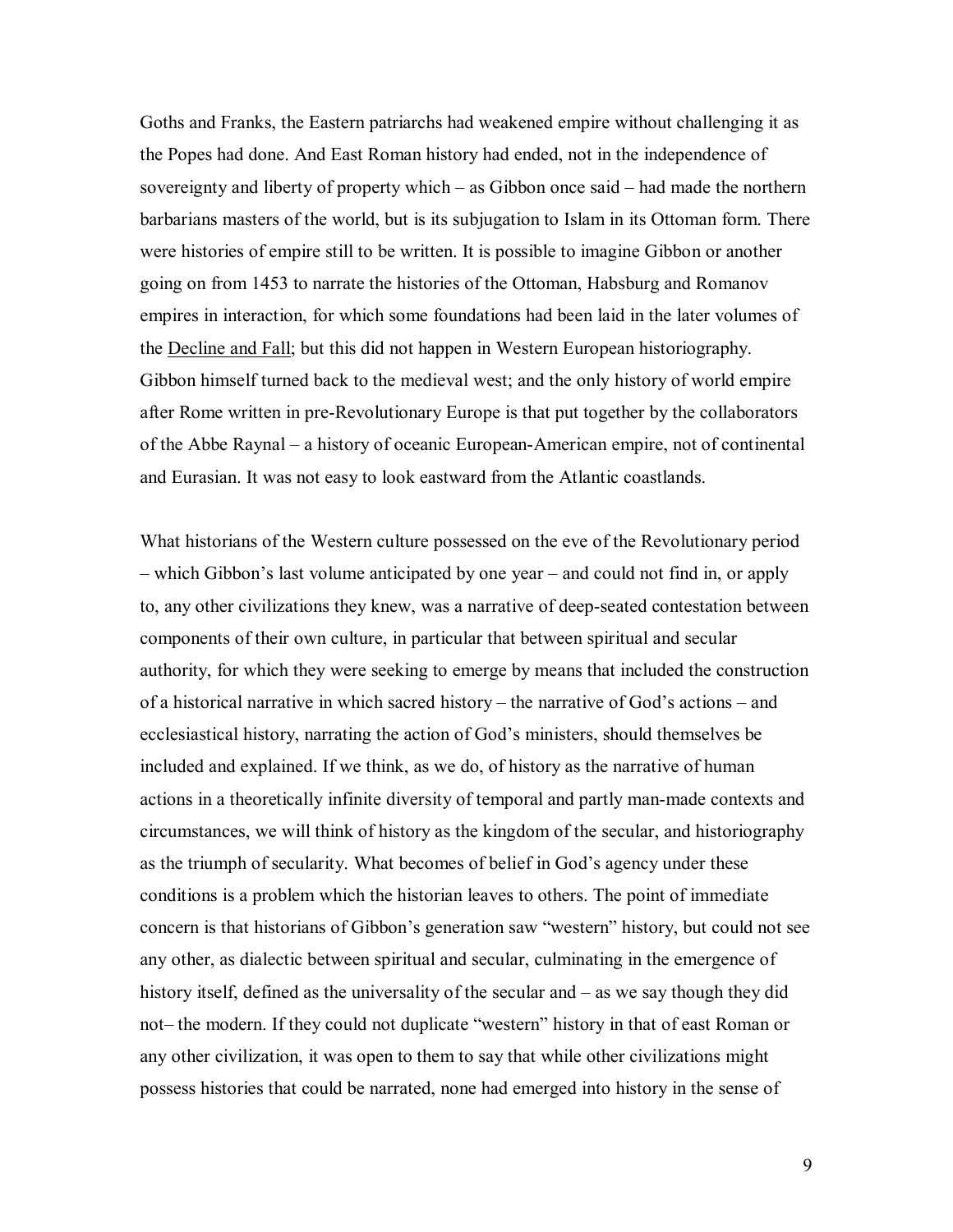acquiring the capacity to narrate it in the full sense of the term. By the end of the Napoleonic wars, it had became possible to say that history was the story of liberty, that liberty was the capacity to reduce everything to history and act in it, and that only Western Europeans and Euro-Americans possessed either history or liberty  $-$  terms approaching inseparability.

This enlargement of the Western historical narrative became, of course, a means of justifying western rule and domination over other cultures and civilizations. It seems important to note, however, that this was not necessarily the reason why that narrative took shape. The problem of European rule over other literate cultures was being debated for the first time  $-$  in the case of British-ruled India  $-$  as Gibbon was completing the Decline and Fall. What he could not find in east Roman histories and others could not find in West or East Asian histories, was an equivalent for the inner dialectics they were formulating. The prior function of this historiography was to enable them to understand themselves and so to distribute power  $-$  often debatably and disastrously  $-$  among themselves; the justification of power over others came after, if very soon after, that. As it arose, they began to declare that theirs was the only kind of history there was, and that they possessed a monopoly of history and liberty which entitled them to rule over others. It is one thing to perceive that this was an unjust statement, another to find an alternative to it. To find such an alternative we must do one of two things. Either we must find  $-$  or, greatly to be preferred, find that historians in other cultures have already found  $-$  ways of narrating the histories of other civilizations in terms of inner dialectics not identical with those shaping Euro-American history; or we must find, or find others have found, ways of narrating their histories in terms that do not depend on the workings of a secular dialectic internal to them. To make the latter choice will entail facing the further question whether the word "history" can be used and found appropriate where there is not an inner dialectic leading to the construction of a comprehensive narrative of secular change. To reply in the narrative will be to reiterate  $\text{-}$  but in the negative  $\text{-}$  the statement that "history" is something which cultures possessing it impose upon cultures they rule; a claim not uncommonly made in the literature of post-colonialism.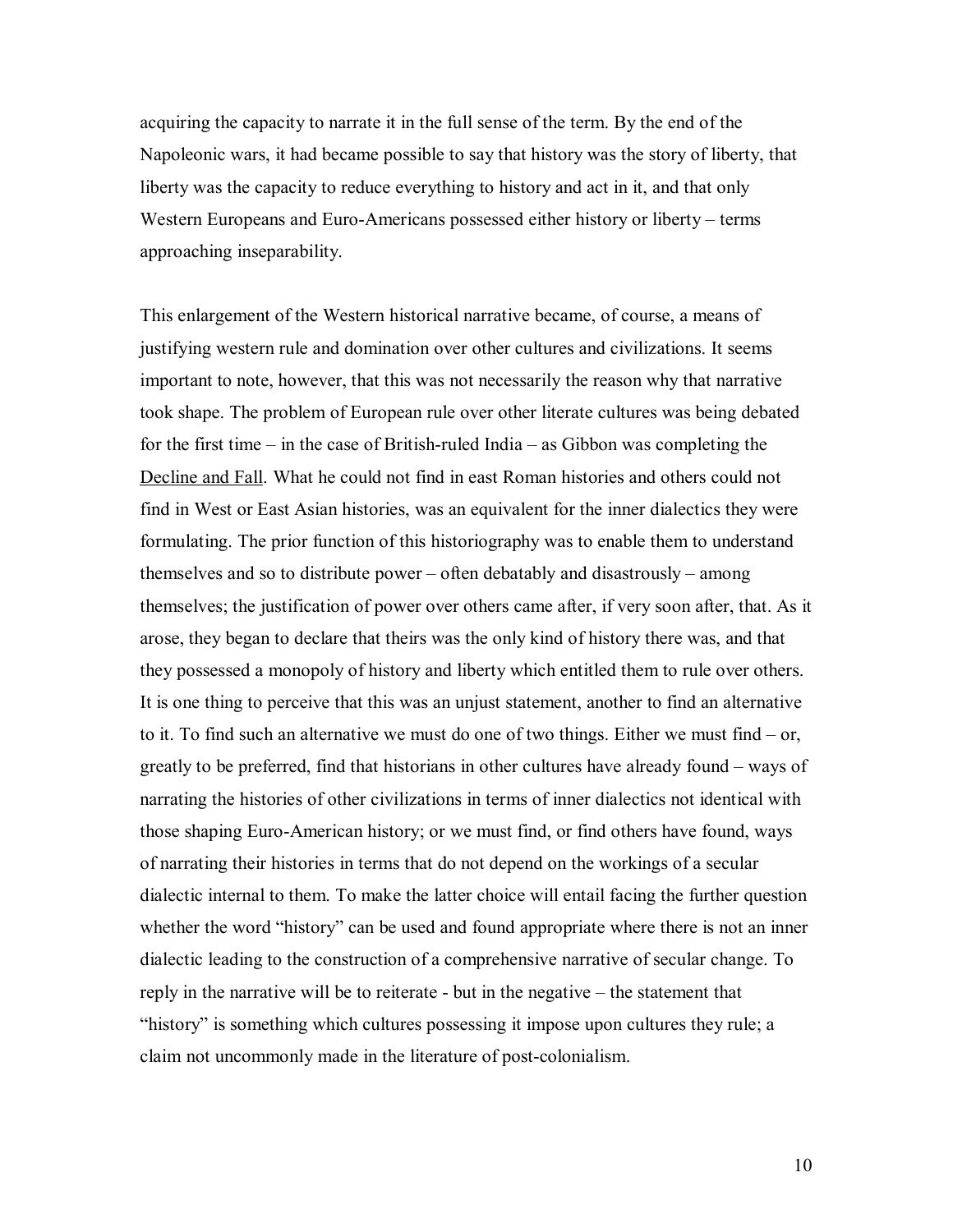It seems to be the case, as this essay is being written, that even highly educated "westerners" possess very little knowledge of the history of other major civilizations, and that this is so partly because they do not possess macro-narratives of these civilizations like those narratives they possess of their own. (That they may be highly critical of this narrative is beside the point; it was set up in order to be debated.) They lack such narratives of other civilizations for either or both of two reasons: one, that western historians have not constructed narratives of other civilizations; two, that these civilizations have not generated historians who construct narratives of their own cultures comparable with those existing narratives of western history. But we have found reason to believe that the western narrative was generated out of an inner dialectic peculiar to west European civilization and its tensions; and if it's unreasonable to expect that other civilizations would exhibit the same tensions and dialectic, a further choice of alternatives arises. Either they will have exhibited other dialectics, which remain to be discerned, or they will not have exhibited dialectics at all. In Gibbon's generation historians supposed that Arab-Turkish Islam remained entrapped within the unending cycles of oriental despotism (had they known the work of Ibn-Khaldoun, he would not have persuaded them otherwise) whereas Confucian China remained stationary within a structure of ritual, custom and manners which had never changed and predictably never would. If we no longer believe these theses, it is not clear what we believe instead; there is no middle on school-level account of Islamic or Chinese history distributed in our culture.

There must remain an obstinate suspicion that history perhaps, and the perception of "history" certainly, are specific to western culture. We see it as arising from a series of ìwesternî conflicts which we have dealt with by reducing them to history, thus emerging into a "modernity" in which everything can be narrated as history. At the same time as that at which Euro-American culture acquired the capacity to historise itself, it acquired the power to impose itself on every other culture on the planet. A consequence has been that the "modernity" of every other culture has come to mean either something imposed upon it by the dominant West, or something acquired by revolt against that domination; these two meanings of "modernity" are not very far apart. Cultures self-defined by their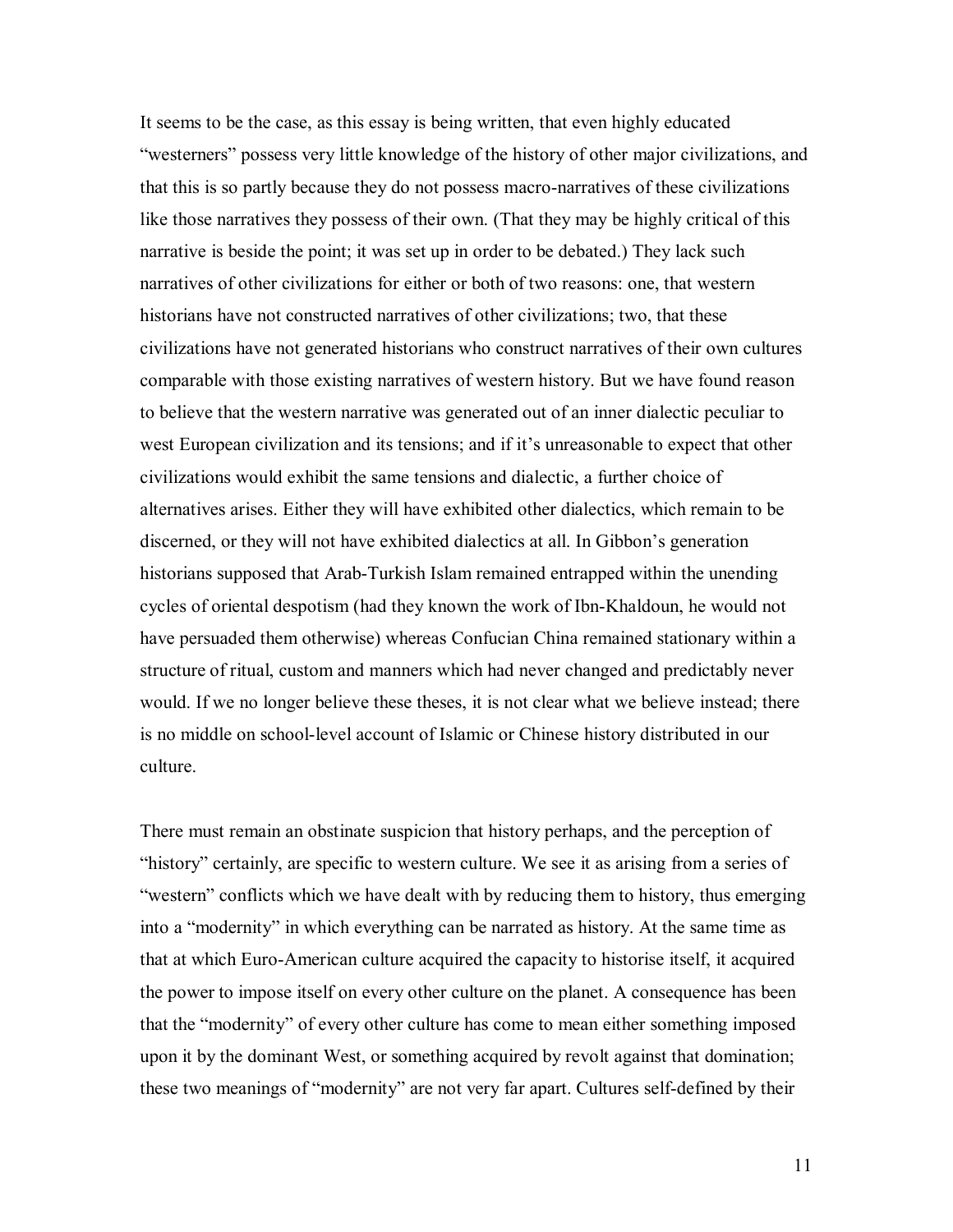perceived response to the western impact do not acquire the capacity to narrate how they achieved "modernity" themselves or gave it meaning appropriate to their own experience. Perhaps this should be the next achievement of historiography in the great civilizations of Eastern Asia. They should narrate their own pre-modernity  $-$  if that term remains appropriate to Qing history or Tokugawa – and how their pursuit of such deeply western goals as military-industrial Empire in the Japanese case, or revolution in the Chinese, is characterized by what preceded it, not derived or not simply, what came from abroad. This might furnish us all with a conversation between historians, separately conducted and interpreted, even if leading us all into a globalization so "modern" that everything is "history", and "history" tends to disappear. Our Muslim fellow humans will continue to prefer prophecy to history if that be their will. We cannot predict whether it will be or not.

What have I been saying in this essay about civilization and their existence in plurality? If we see ourselves as belonging to one of them and concerned for their future existence, we maintain them in plurality better if we can write their histories. Historiography is an attribute of sovereignty; we can better manage what we are and what we may become if we can determine and debate what we have been and how we become what we now are. But the ability to think, speak and write historically is culture-specific; it arises in response to needs more local than universal, and is distributed among the peoples by the turbulent and confused injustices of human history. We need, in a plurality of civilizations, not only a plurality of histories, but a history of histories and of the absence or lack of histories. If we are to have such a history, the more histories we can find, and the more ways we can develop to understand them, the better; but we will not always find the history we want, or want those we can find.

## Endnote

Allusions in this paper are nearly all to Edward Gibbon's History of the Decline and Fall of the Roman Empire (London, 1776, 1781, 1788) - I use the edition by David Womersley (London: the Penguin Press, 1994) – or to J. GA. Pocock, Barbarism and Religion (Cambridge, 1999, 2003, 2005). Gibbon's explanations of how his work is